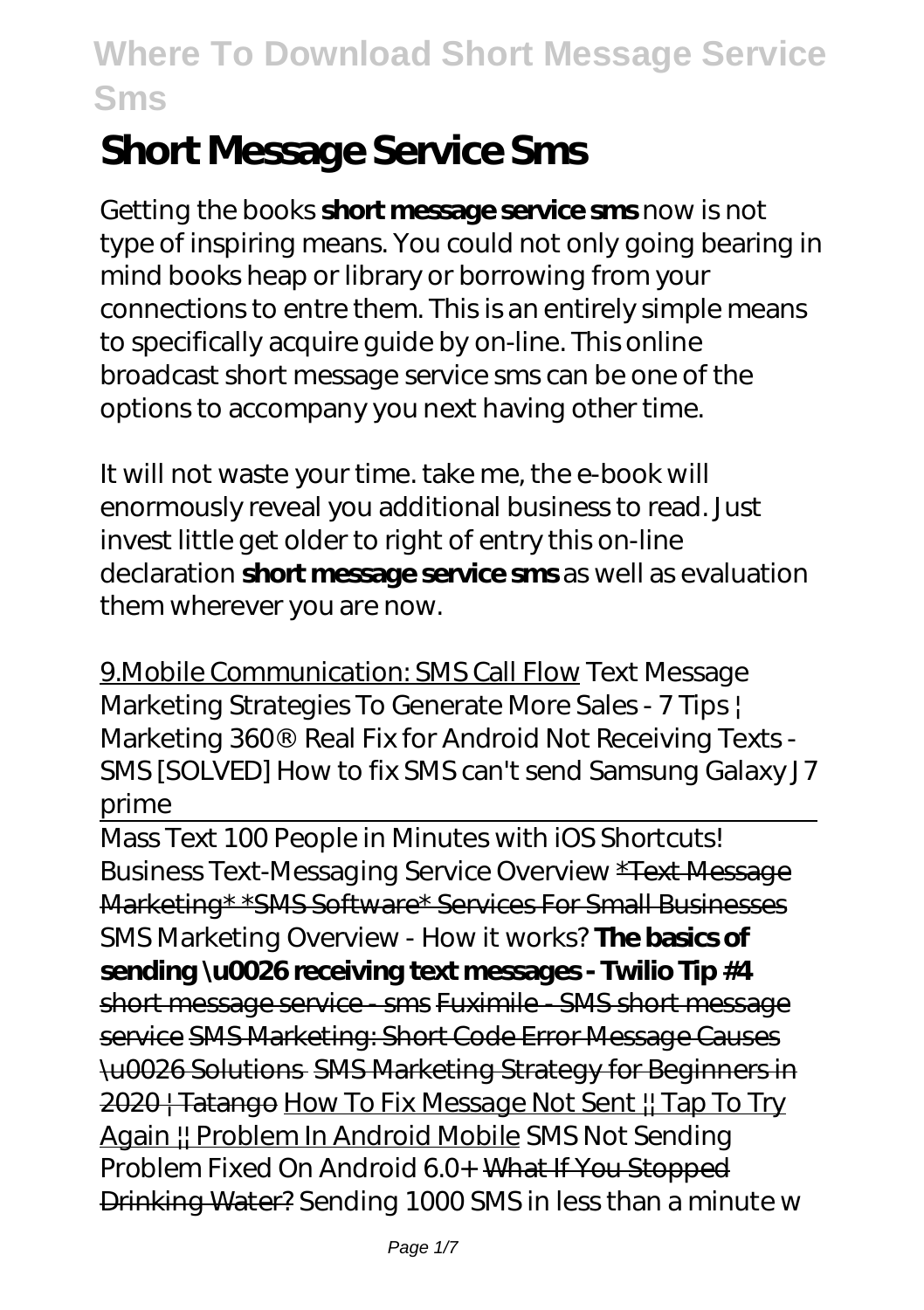*SMS4PC* **How to Fix Failed to Send Message in your Phone** Mass Texting for Small Businesses What is SMS (text messaging)? What is SMS and how does it work *Start a Text Message Marketing Agency Business In 2020 - Make Money Online* **Explained: RCS (Rich Communication Services), SMS \u0026 MMS** *Send Bulk SMS from Excel in 2020* **SMS English ( Lesson) - Modern English abbreviations and Shortened text messages** What is SMS \u0026 How it Works? || Short Message Service Where Do Your Texts Go? *MyClick Software : SMS Gateway System What Is MMS? How Is It Different From SMS?* **Send SMS Text Messages to Mobile Phone PHP Tutorial Short Message Service Sms**

Short Message Service (SMS) is the most basic communications technology for mobile data transfer and is characterized by the exchange of short alphanumeric text messages between digital line and mobile devices. SMS messaging's key influential factor is affordability.

#### **What is Short Message Service (SMS)? - Definition from ...**

SMS (Short Message Service), commonly referred to as "text messaging," is a service for sending short messages of up to 160 characters (224 characters if using a 5-bit mode) to mobile devices, including cellular phones, smartphones and PDAs. SMS is similar to paging. However, SMS messages do not require the mobile phone to be active and within range and will be held for a number of days until the phone is active and within range.

#### **What is Short Message Service (SMS)? - Definition from ...**

Technical details GSM. The Short Message Service—Point to Point (SMS-PP) —was originally defined in GSM recommendation 03.40, which is now... Message size. Transmission of short messages between the SMSC and the handset is done whenever using the Mobile... Gateway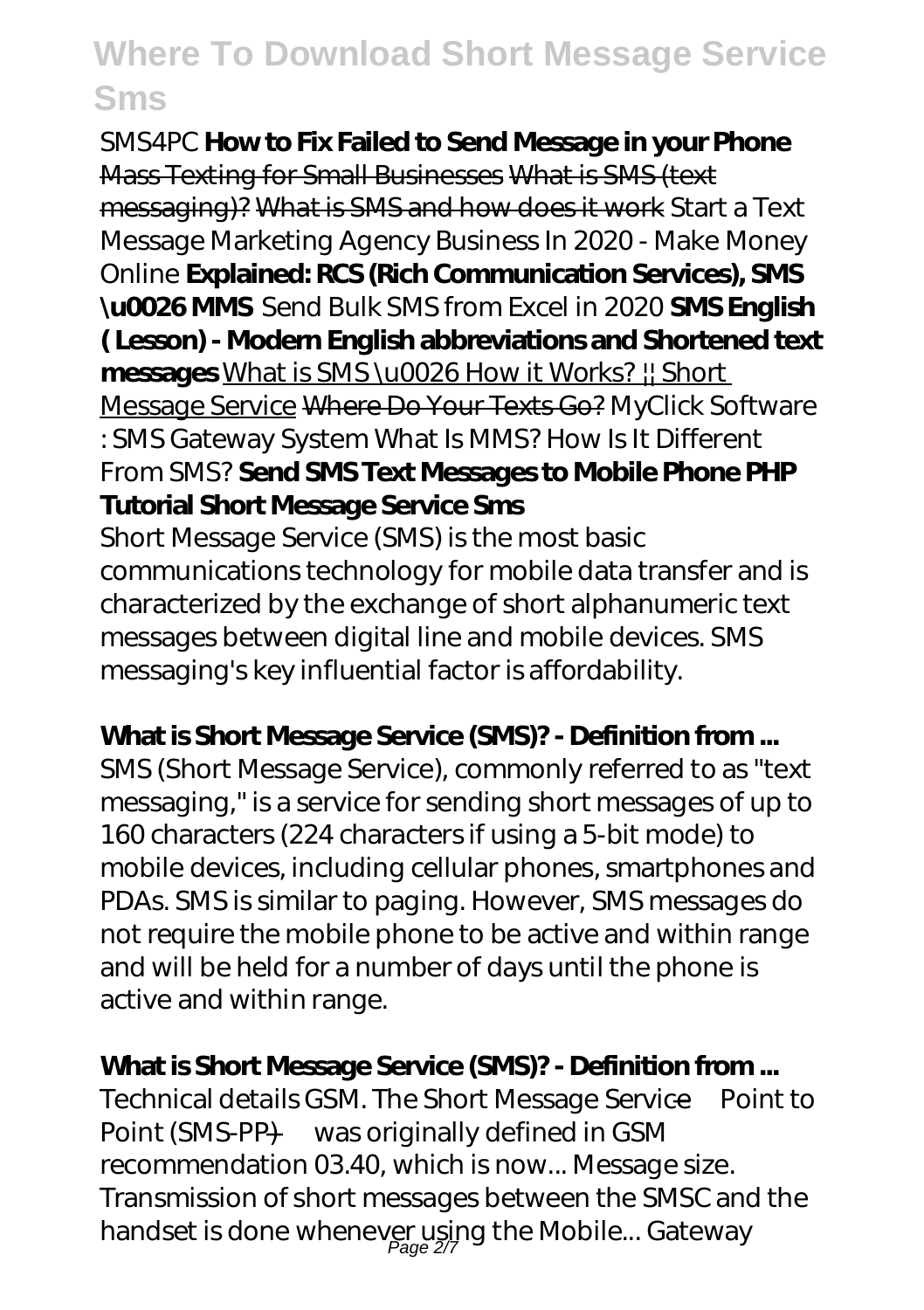providers. SMS gateway providers ...

### **SMS - Wikipedia**

Short Message Service (SMS) is a communication service standardised in the GSM mobile communication system, that uses standardised communications protocols to allow the interchange of short text messages between mobile phone devices, fax machines, and/or IP addresses. Originally designed as a commissioning tool for mobile network technicians it has become a dominant force in both personal and business communications.

## **SMS Short Message Service | Text Messaging | Texting**

Short Message Service abbreviated as SMS is a service that enables the sending of text messages over a mobile cellular network. The messages can be saved in that network until they are collected by the recipient's terminal equipment. SMS was originally developed for GSM mobile network. Here GMS means Global System for Mobile Communications.

### **Short Message Service (SMS) - Free Information Technology ...**

Stands for "Short Message Service." SMS is used to send text messages to mobile phones. The messages can typically be up to 160 characters in length, though some services use 5-bit mode, which supports 224 characters. SMS was originally created for phones that use GSM (Global System for Mobile) communication, but now all the major cell phone systems support it.

### **SMS (Short Message Service) Definition**

SMS stands for short message service and is also called texting or text messaging. SMS messages or 'texts' are usually sent from one mobile phone to another, but can also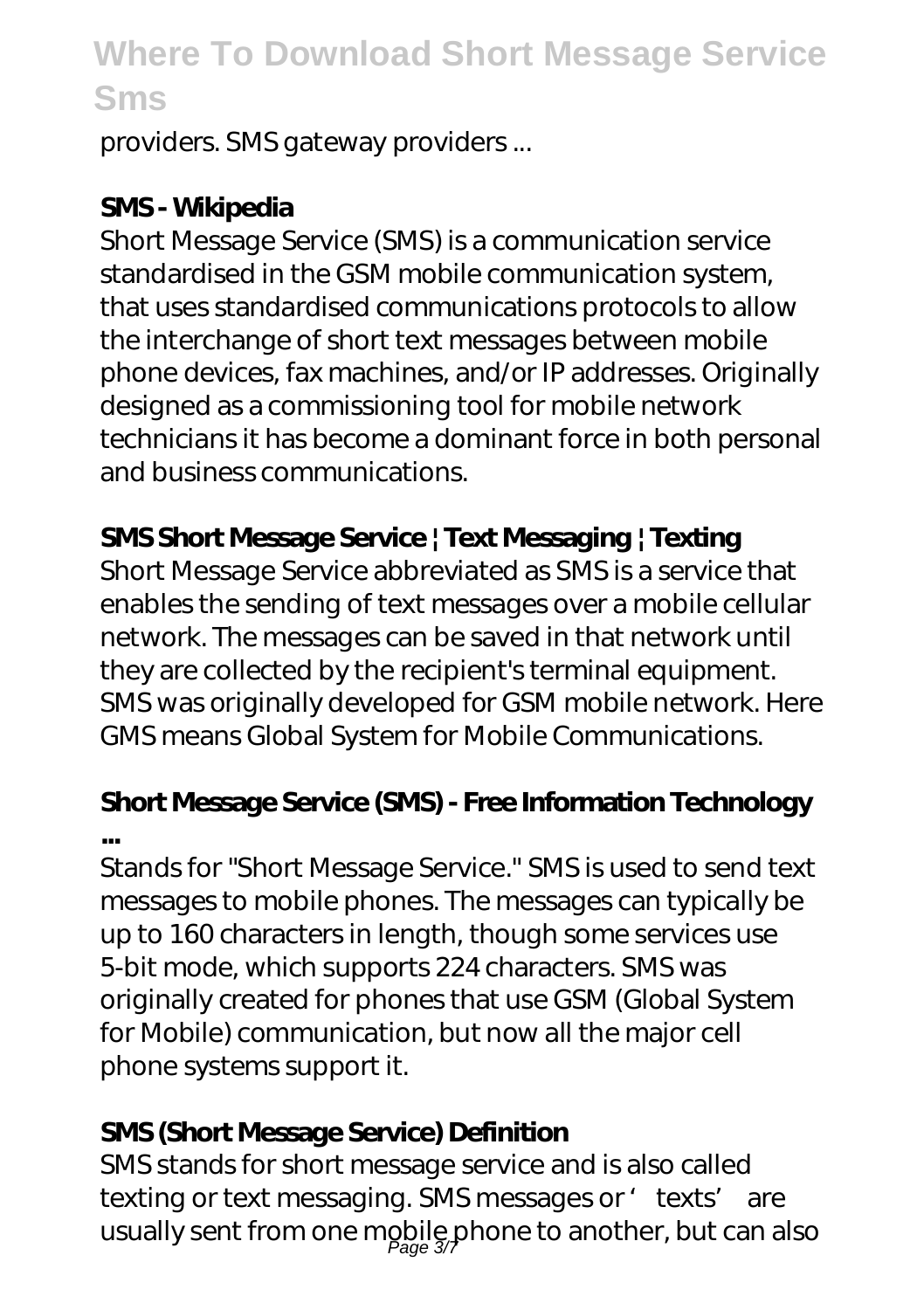be sent from some home...

### **BBC - WebWise - What is SMS?**

The Short Message Service (SMS) allows text messages to be sent and received to and from mobile telephones. The text can comprise words or numbers or an alphanumeric combination. SMS was created as part of the GSM Phase 1 standard.

#### **SMS, the Short Message Service**

What is SMS? SMS stands for Short Message Service, which is the formal name for the technology used for text messaging. It's a way to send short messages from one phone to another. These messages are usually sent over a cellular data network. (That's not always true, though. For instance, iMessages can be sent over Wi-Fi. More on that below.)

### **Everything You Need to Know About iPhone SMS & MMS**

GSM short message service. SMS (Short Message Service) is the transmission of short text messages to and from a mobile phone, or any other device capable of generating the SMS. It is composed of a maximum of 160 characters, each coded on 7 bits (GSM) or 140 bytes. End to end SMS delivery completes in two parts, First SMS submission in SMSC (Short Message Service Centre) by originating ...

### **GSM short message service SMS Short Message Service is the ...**

A Short Message Service Centre (SMSC) is a network element in the mobile telephone network which delivers SMS messages. It is responsible for handling the SMS operations of a wireless network. When you send a text message from your phone it connects to your host network and from there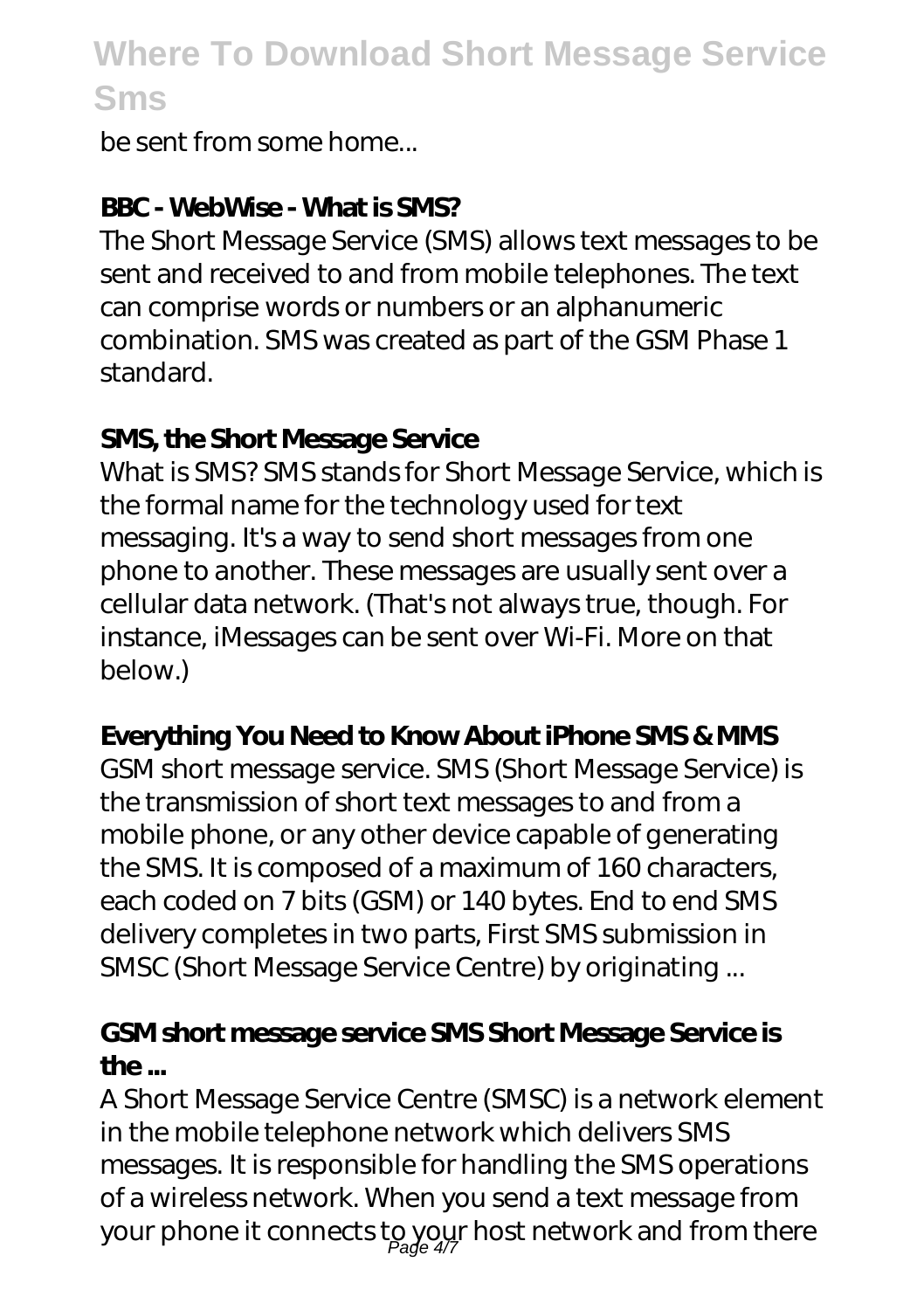on to the recipient' snetwork.

### **SMSC : Short Message Service Centre : SMS Messaging**

Written to celebrate the 25th anniversary of SMS standardization by the people who produced the standards, Short Message Service (SMS): The Creation of Personal Text Messaging, describes the development of the SMS standard and its ongoing evolution. The standardization of SMS started in February 1985 as a part of the creation of the second generation digital cellular system GSM, and the 25th anniversary of the first work on SMS provides an opportunity to review and understand how this ...

#### **Short Message Service (SMS): The Creation of Personal ...**

The Short Message protocol itself is defined by 3GPP TS 23.040 for the Short Message Service - Point to Point (SMS-PP), and 3GPP TS 23.041 for the Cell Broadcast Service (CBS). Four MAP procedures are defined for the control of the Short Message Service: Mobile Originated (MO) short message service transfer;

#### **Short Message Service technical realisation (GSM) - Wikipedia**

SMS stands for short message service. Simply put, it is a method of communication that sends text between cell phones, or from a PC or handheld to a cell phone. The "short" part refers to the maximum size of the text messages: 160 characters (letters, numbers or symbols in the Latin alphabet).

#### **How SMS Works | HowStuffWorks**

Short Message Service, best known as SMS, is a service for sending short text messages using the Global System for Mobile Communications (GSM) cellular telephone system.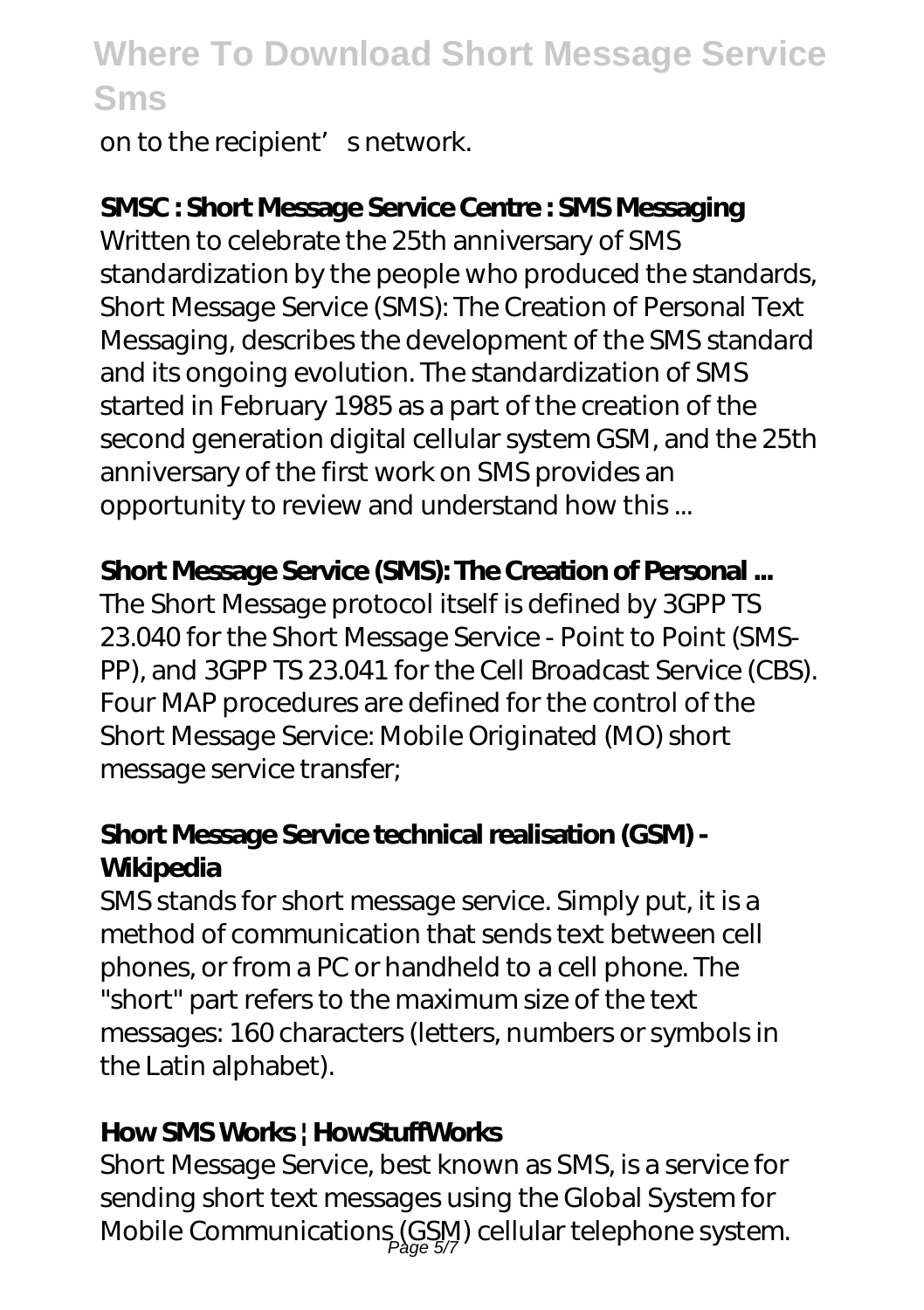Short Message Service (SMS) can send short messages of up to 160 alphanumeric characters. Short Message Service (SMS)

#### **Systems Management Server Database Manager – Network ...**

Short Message Service (SMS) is the transmission of short text messages to and from a mobile phone, fax machine and/or IP address. Messages must be no longer than 160 alphanumeric characters and contain no images or graphics.

### **What is SMS - Short Message Service? Webopedia Definition**

The first SMS message actually sent, and beginning the history of short message service (SMS), was a Christmas greeting on December 3, 1992, traveling on Vodafone's GSM network in the UK. SMS was not expected to be the success it turned out to be, and that' sone reason why it was originally free.

### **History of Short Message Service (SMS) - Best Text Marketing**

A Short Message Service Center (SMSC) is a network element in the mobile telephone network. Its purpose is to store, forward, convert and deliver Short Message Service (SMS) messages.. The full designation of an SMSC according to 3GPP is Short Message Service - Service Center (SMS-SC).

#### **Short Message service center - Wikipedia**

SMS stands for short messaging service. Essentially, each SMS message is a short text message (maximum length 160 characters) that you type into your mobile's display. You then send the message to another mobile phone number. Just about every mobile in Europe and most in Africa and Asia support SMS and can receive your messages.